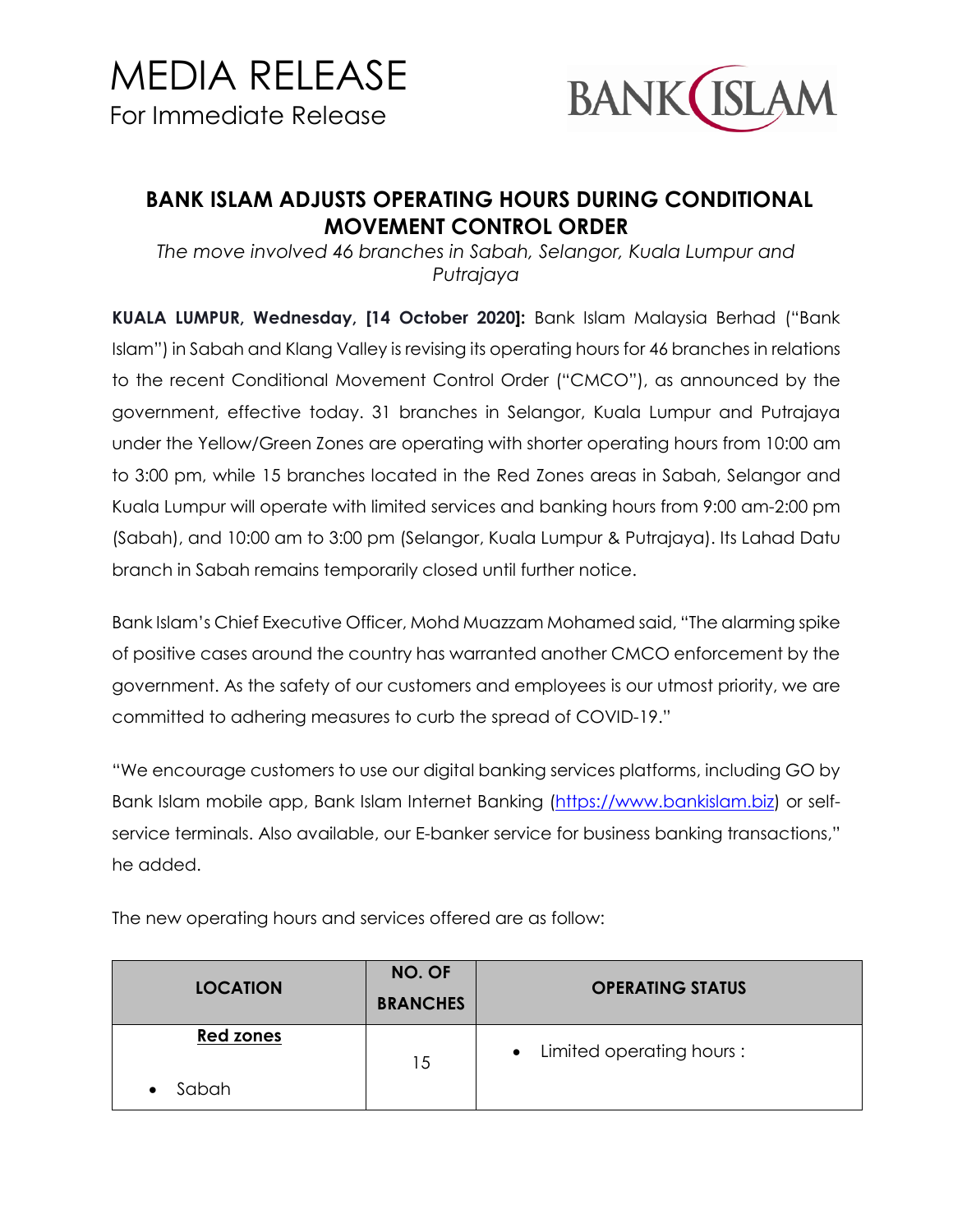| Selangor                                                    |    | Sabah: from $9:00$ am $- 2:00$ pm                                                                                                                                                                    |
|-------------------------------------------------------------|----|------------------------------------------------------------------------------------------------------------------------------------------------------------------------------------------------------|
| Kuala Lumpur                                                |    | Selangor and Kuala Lumpur: from<br>10:00 am-3:00 pm<br>Limited Over-the-Counter services<br>(Money exchange, Remittance,<br>Debit Card-i services,<br>Withdrawals/Deposits, TH services<br>and ASNB) |
| Yellow/Green zones<br>Selangor<br>Kuala Lumpur<br>Putrajaya | 31 | Limited operating hours from 10:00<br>$\bullet$<br>am-3:00 pm                                                                                                                                        |

For further information on the affected branches, customers are advised to visit our website, [www.bankislam.com](http://www.bankislam.com/) or call Bank Islam Contact Centre at 03-2690 0900. Alternatively, customers may refer to our social media platforms for updates.

## **About Bank Islam Malaysia Berhad**

Bank Islam Malaysia Berhad was established in 1983 as the nation's first Islamic bank. To date, the Bank has a network of 144 branches and more than 900 self-service terminals nationwide. To meet the diversity of the public's financial needs, Bank Islam offers more than 70 *Shariah*-based banking products and services which cater to Muslims and non-Muslims. For more information on Bank Islam products and services, visit www.bankislam.com or call Bank Islam Call Centre at 03-26 900 900.

## **For further information, please contact:**

| Wan Norkhairi Wan Samad              | <b>Omar Atin</b>                      |  |
|--------------------------------------|---------------------------------------|--|
| Head, Group Corporate Communications | Assistant Vice President              |  |
| Bank Islam Malaysia Berhad           | <b>Public Relations</b>               |  |
| Level 31, Menara Bank Islam          | <b>Group Corporate Communications</b> |  |
| No. 22, Jalan Perak                  | <b>BIMB Holdings Berhad</b>           |  |
| 50450 Kuala Lumpur                   | Level 31, Menara Bank Islam           |  |
| Tel: 03-2782 1232                    | No. 22, Jalan Perak                   |  |
| Mobile: 019-339 4491                 | 50450 Kuala Lumpur                    |  |